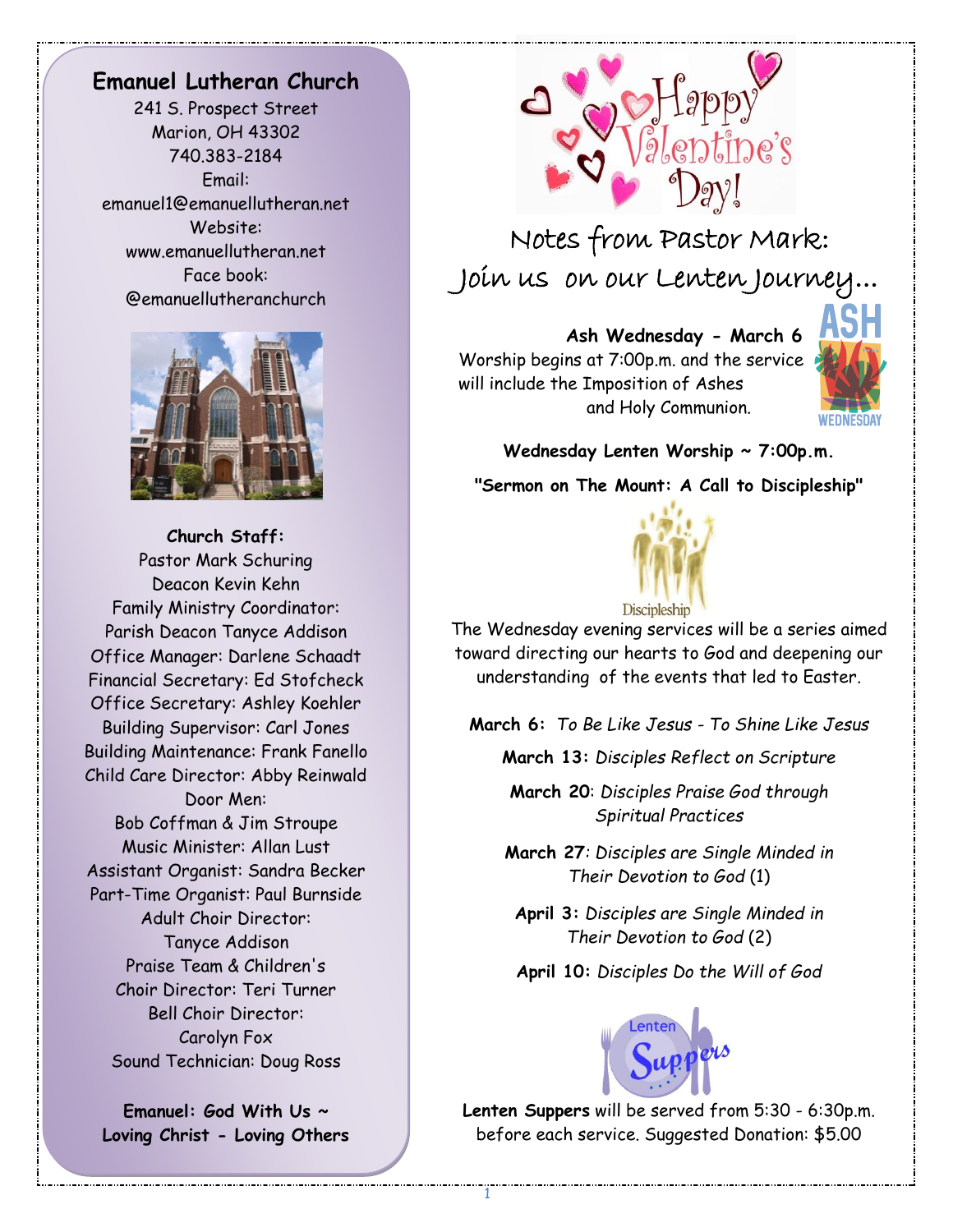### *They have no wine...What concern is that to you and to me? (John 2)*



At the wedding at Cana in Galilee the mother of Jesus and Jesus exchanged some words and as I read and studied this familiar text of Jesus turning water into wine it occurred to me that a theme of prayer existed in this story. The mother of Jesus recognized that there was a problem, so she approached Jesus about it and she trusted in him that he would solve the problem...Isn't that what we do when we have concerns? We pray to our Lord.

In this story we then hear Jesus reply, somewhat harshly to his mother, wondering what concern the giving out of wine was to him. Nonetheless, after creating a bit of distance between himself and his mother, establishing his freedom from all human control (not even his

mother had a privileged claim on him), Jesus answered his mother's request.

Though the central act in the story of the wedding at Cana is the miraculous transformation of water into wine, there is more to the story than the miracle itself. Part of the message in this story is for us to strive to be like Jesus' mother, having the faith and confidence that Jesus has the power to act on behalf of our concerns even as we yet give Jesus the freedom to act however he deems best.

Brent Dahlseng, in his book Grounded in Prayer that we are studying on Mondays, emphasizes the importance of prayer in many ways in his book. He quotes 18th century Methodist pastor E.M. Bounds who wrote...*God needs prayer...It is indispensable to God's work in the world...Prayer is the great, universal force to advance God's cause; the reverence which hallows God's name; the ability to do God's will, and the establishment of God's kingdom in the hearts of the children.*

And Dahlseng adds to that by writing, *The will of God is clarified on earth through our prayers and accomplished through our actions and service. While we pray for God's will to be done, God may call us to act on that will.*

A quote from Jane Vennard in the book Intercessory Prayer: Praying for Friends and Enemies continues along this line of thinking as she wrote, *By entering into intercessory prayer, we give God opportunities that God did not have before. As more people open themselves to God in prayer, God has more possibilities for responding to our needs. If God is to intervene in human affairs, if God is to continue to bring the creative power of love and justice into our lives, God needs us to pray and to act.*

So just as the mother of Jesus voiced her concern to Jesus, it is necessary, not only from our viewpoint but from God's viewpoint, for us to voice our concerns to God. Just as Jesus' mother had faith that her son would somehow attend to the problem of running out of wine at the wedding in Cana, so too when we pray we must believe that God will attend to our problems. Also, just as Jesus, after a momentary lapse, decided that his time had come to show God's glory through his life and ministry, so too will Jesus give us glimpses of his ultimate moment of glorification. As we engage in prayer we will indeed share in Christ's glory, we will indeed share in the death, resurrection and ascension of Jesus and so too as we engage in prayer Jesus the Christ will be manifested to this world as we let his hour come, as we let the hour of Jesus come into our world today taking care of our concerns!

Until next time, may the peace and healing of God be with you all.

-Deacon Kevin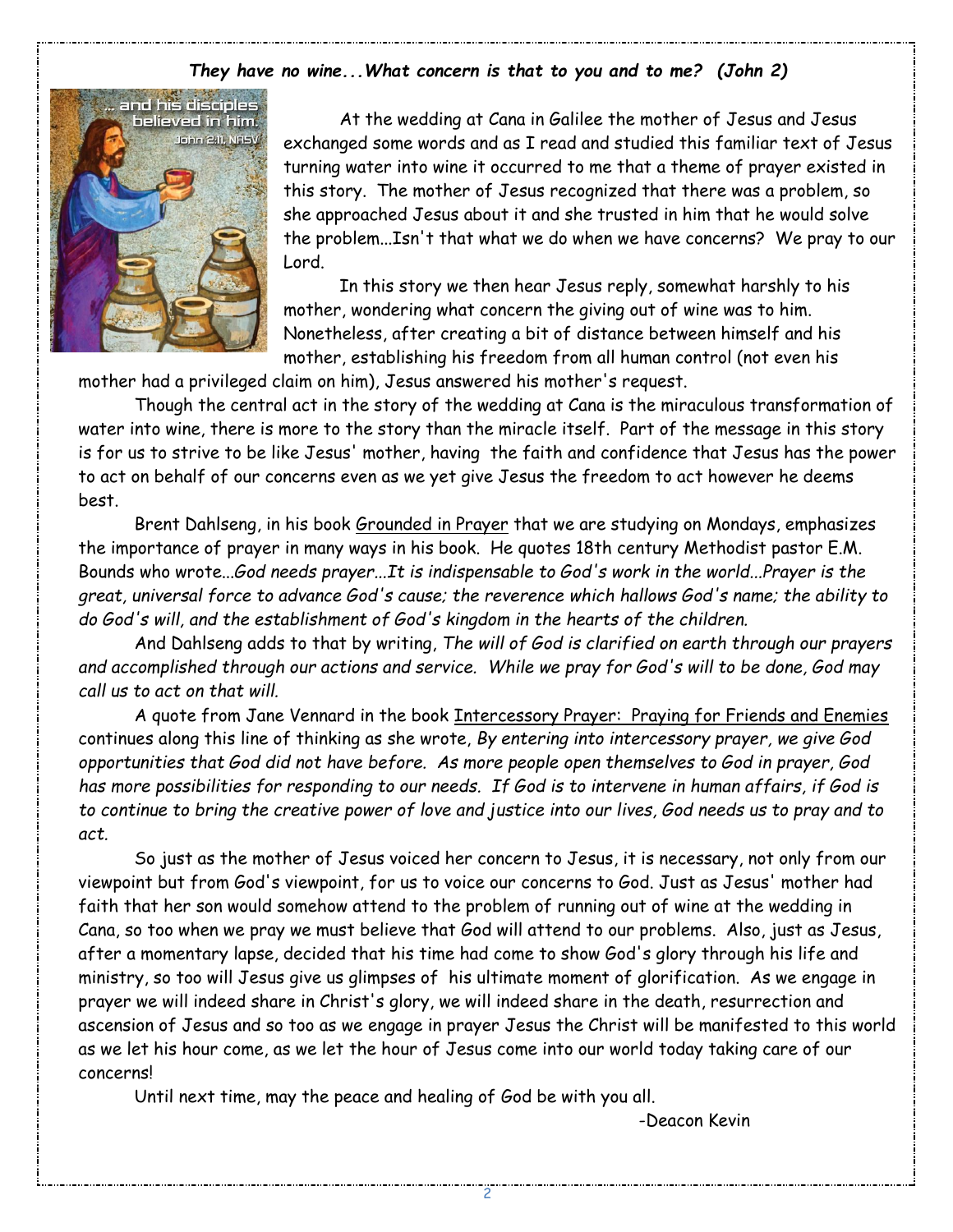

 **THANK YOU** For 'SOUPER BOWL' Sunday! We collected \$470.41 for Emanuel's Food Pantry!



**The Family Life Activities At Emanuel** will keep you busy if you wish to partake of them! From Sunday School Lessons and Service Sundays to Love Events and the Mission Trip!

The most important thing in all these activities, is that they are pointing to God! When that is the purpose, it is worth the time involved, the talents that are being shared, and the lessons that we are learning! We need everyone at Emanuel to be involved in our "family life".

Here are some ways that we are inviting you join in!

**PRAY FOR US!** Pray for our families, our children, our Sunday School teachers, our mission team, those we are going to serve that we have not met yet! Pray for how you can share the Great Commission! Pray for our leaders! Pray for new ideas and creativity that deepen our faith!



**Sunday School** - We are looking for people to participate in our openings for Sunday School! If you would like to read a book, tell a Bible story, lead a song, share your talents with the kids, contact Tanyce.

**Sunday School Service Sundays** - February 17 and March 17. All ages welcome! Join us in the parlors! We will have care packages to assemble, letters to write, stories to share! In March, we will be introducing the Pillow Case Dress Ministries and sewing our backpacks for Lutheran World Relief!



**Our Mission Trip** activities we have planned have these criteria: God centered! Educational! And Fun! Here's a list of activities planned!

**February 16:** *The Love Event*: Italian Dinner, Silent Auction, & Shovel Improv (get your tickets today!)

**February 24** Mission Team will be meeting at St. Paul Waldo @ 5:00p.m. Team Building!

- **March 5 SHROVE TUESDAY!** Freewill Donation! All you can eat "Pancakes" & Sausages!
- **March 8-9** Mission Team Mandatory Lock In!
- **March 31** Mission Team Building @ 5:00p.m.

## **Youth Events:**

- **April 20** Easter Sunrise Service setup and rehearsal 10:00a.m.
- **April 21** The youth will be leading the 7:00a.m.Sunrise Worship Service on Easter morning and serving breakfast in the parlors!

God's Work, Our Hands in Action! *Tanyce*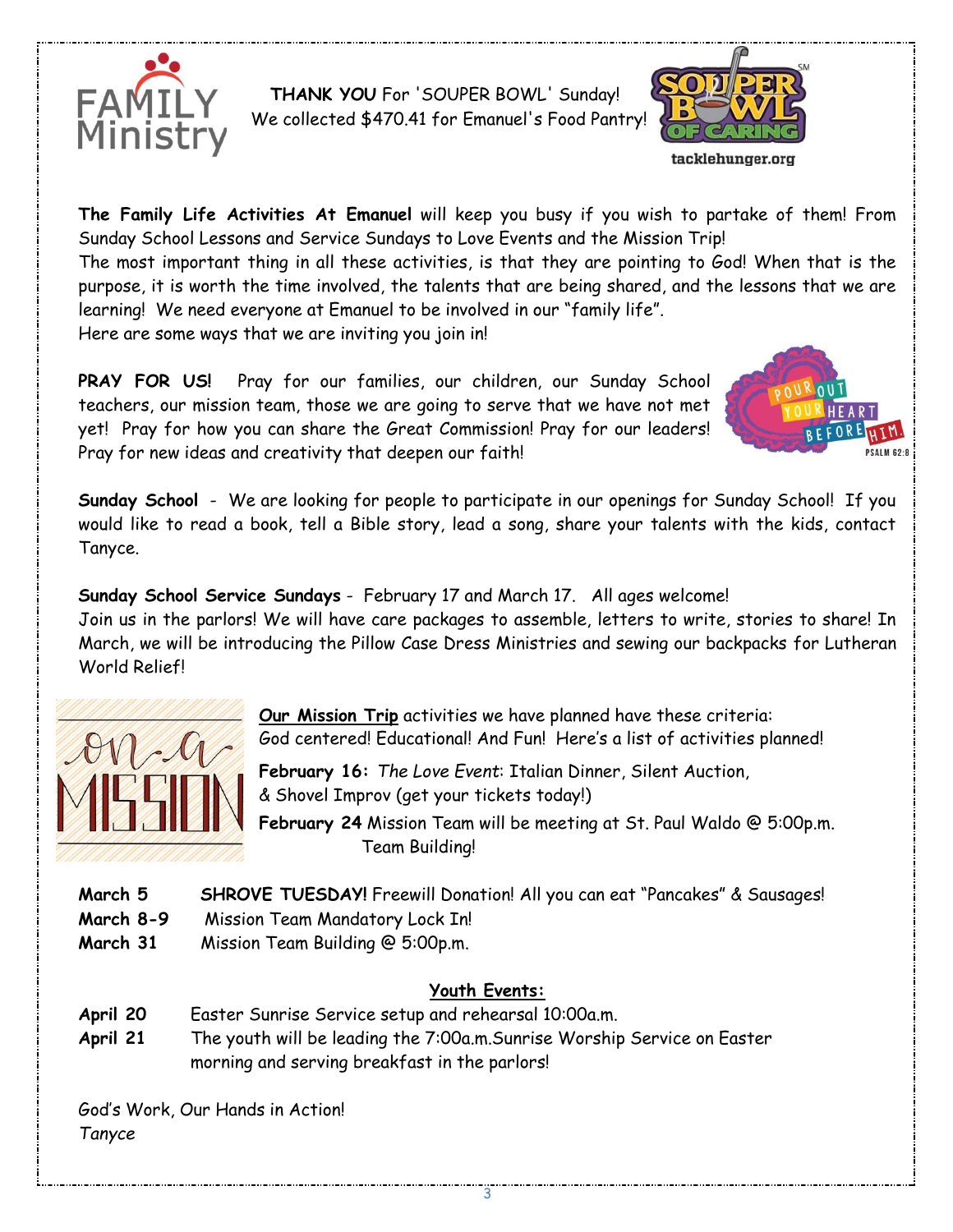## **by Alicia Mayes**



I wrote in the February-March 2018 newsletter asking if anyone could help solve the mystery of the recipe box that was sent to the church office by a woman in Alliance, Ohio that her mother had found in a Goodwill Store in Canton, Ohio. In the lid of the box was a card with the words, The Luther

League Recipe File, Emanuel Lutheran Church, Marion, Ohio. Over the weeks after my writing I heard from many of you remembering a recipe box being put together by the Luther League but not remembering exactly when. Some of you even have one but there is no date. About a month ago Linda Hoch came to me on a Sunday morning and handed me a bulletin she found at home dated October 30, 2005. In it the Luther League is asking for recipes for a fundraiser to earn money for a trip to the National Youth Gathering the following summer which would have been in 2006. I looked up the ELCA National Youth Convention in 2006. It was held at the Alamo dome in San Antonio, Texas. There were 24,000 youth, volunteers, and chaperones at the convention July 12-16. This answers some of the questions I have about the recipe box. It would be interesting to hear from any of the youth or volunteers involved in this fundraiser and the trip to San Antonio.



 **Thank You Everyone for Serving! 2019 Parish Planning Council and Boards President:** Donna Thomas **Vice President**: Rick Varner  **Secretary:** Betty Anderson **Treasurer:** Rex Parrott<br> **Rastor Mark Schuring** Deacon Kevin Kehn<br>
Pastor Mark Schuring Deacon Kevin Kehn Pastor Mark Schuring Deacon Kevin Kehn

 **Boards:**

**Child Care:** Director: Amy Pirnstill Designate: Linda Hoch; Leah Barger; Sue Rakow; Deb Varner

**Christian Education:** Director: Dianne Schuring; Designate: Cindy Rinker; Jean Smith; Vickie Tackett; Jennifer Valentine

#### **Communications/Evangelism:**

Director: Daryl Kraner; Designate: Dee Rinehart; Carl Emigh; Kevin Strohl; Ann Thomas

**Fellowship:** Director: Andrea Ciola Designate: Matt Primmer; Janice Campbell; Rosalyne Rush; Zach Varga

**Finance:** Director: Harlan Needham Designate: Paula Burnside; Bruce Gast; Randy Gilbert; Treasure: Rex Parrott

**Properties:** Director: Jim Conway Designate: Mike Phillips; Gary Hinaman; Tom Schifer; Denise Spires

**Social Ministry:** Director: Betty Jo Lill Designate: Barb Russo; Kelli Hundley; Chris Kehn; Cindy Schifer

**Spiritual Life:** Director: Cindy Strzalka Designate: Lynne Conway; Kevin Davidson; Rick Lyon; Michele Rankin

**Parish Planning Council**, **Directors, and Board Members SAVE THE DATE - February 23.** We will gather at 9:00a.m and enjoy breakfast together, followed by a time of getting to know each other, share our thoughts and ideas for Emanuel's 2019 Ministry.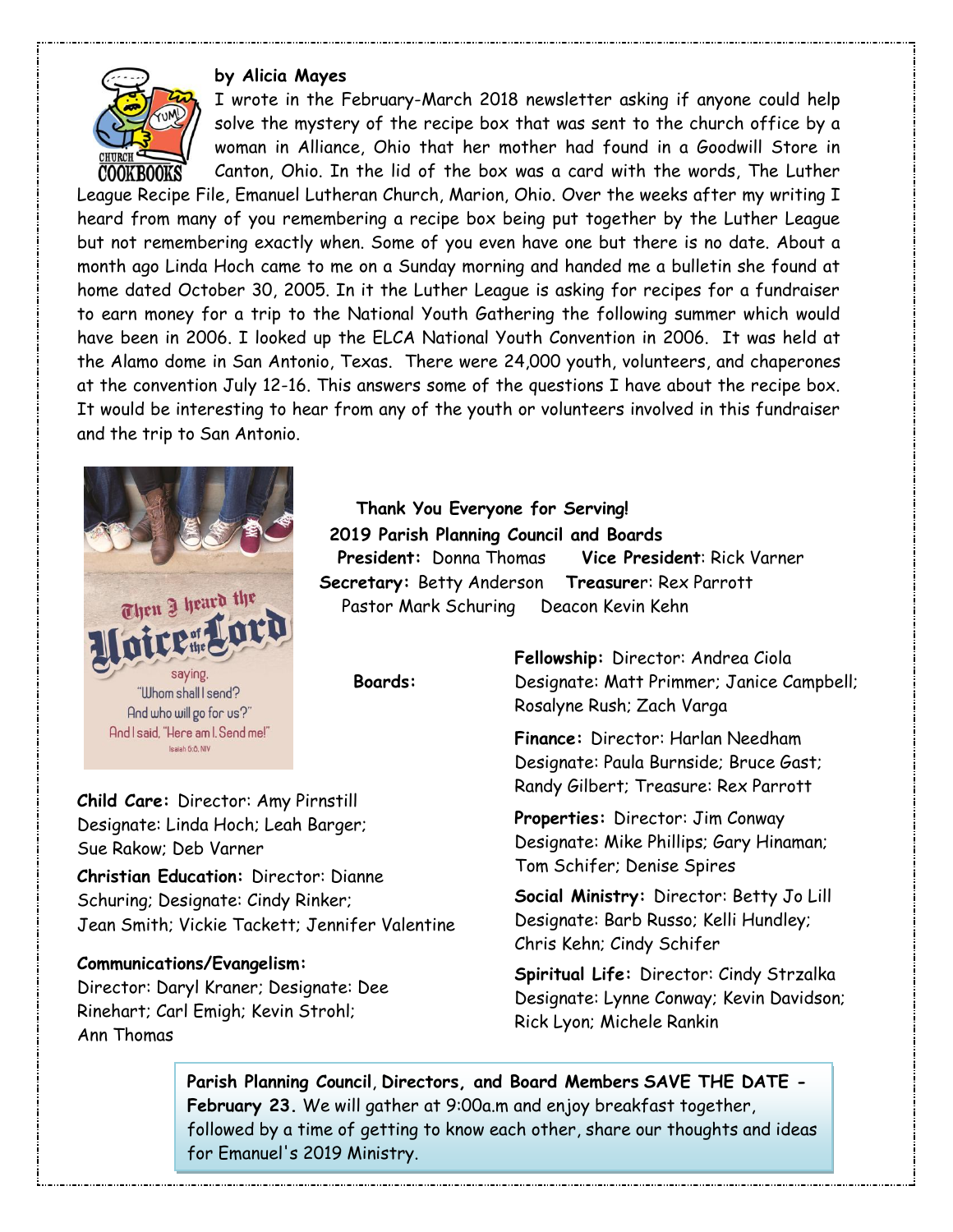

# **VISION 2020 UPDATE**

**Thank you** for taking the time to speak with us and giving an amazing amount of comments and suggestions. The last two

weeks we have handed out a packet with all of the comments along with an instruction and information sheet that tells of our next steps. If you didn't receive a copy they are on the counters in the back of the church and the gathering space. You can't miss it, the cover sheet is in **RED.** In a couple weeks we will once again begin meetings to continue with the next steps of VISION 2020.

Onward, Board of Spiritual Life

hank U

**Creative Prayer Retreat:** On Saturday, **March 30** you are invited to a Creative Prayer Retreat here at Emanuel Lutheran Church. The retreat will begin at 9:00a.m. and conclude at 3:00p.m. The day will include worship, sacred reading, time for solitude and silence and artful expression. All are invited--lay and rostered. Please register by March 18 calling the church at 740-383-2184 or contact Kevin at kevin.kehn@emanuellutheran.net.



There is no cost for this retreat and lunch will be provided.

**To The Congregation of Emanuel Lutheran Church,** the Church Tour Committee would like to personally Thank You for again participating in this event. You are part of the Heart of Our Tour and it only happens because of you. Deb Cooper, Co-Chair.

**Thank You** for your donations to the Mitten Tree**.** 168 items were donated! The gifts were taken to Marion's Christmas Clearing House.

**Thank You** for your kind thoughts, prayers, the Lord's Prayer throw, and the delicious funeral meal. I thank you, my church, Joyce Hall.

**Thanks** to everyone for the nice birthday cards I received. I appreciated them very much. Betty Smith **Thank You** for the beautiful cards I received this Christmas. They mean so much to me! Blessings to you all, Mary Stafford.

**Emanuel Church Family, thank you** for the beautiful throw you provided our family. Your kindness and sympathy will always be held in grateful remembrance of our mother,Karen Snyder, by her family.

**Thank You** all so much for your prayers, lovely cards, and your concern during my recent surgery and therapy. It is most gratifying to know you have so many Christian friends. God be with you all. Thank you, Bobb Davies.

Happy Birthday to: Joan Chapman will celebrate her 91<sup>st</sup> birthday on 2/11; Kay Atkinson (John & Carol Hoch's Aunt) will celebrate her 98<sup>th</sup> birthday on 2/15: **Nellie Cahill** will celebrate her 91<sup>st</sup> birthday on 2/18; Maxine Marshall will celebrate her 91<sup>st</sup> birthday on 3/8; Mary Stafford will celebrate her 95<sup>th</sup> birthday on 3/28.

**Let's remember Joan, Kay, Nellie, Maxine, and Mary with our prayers and cards.**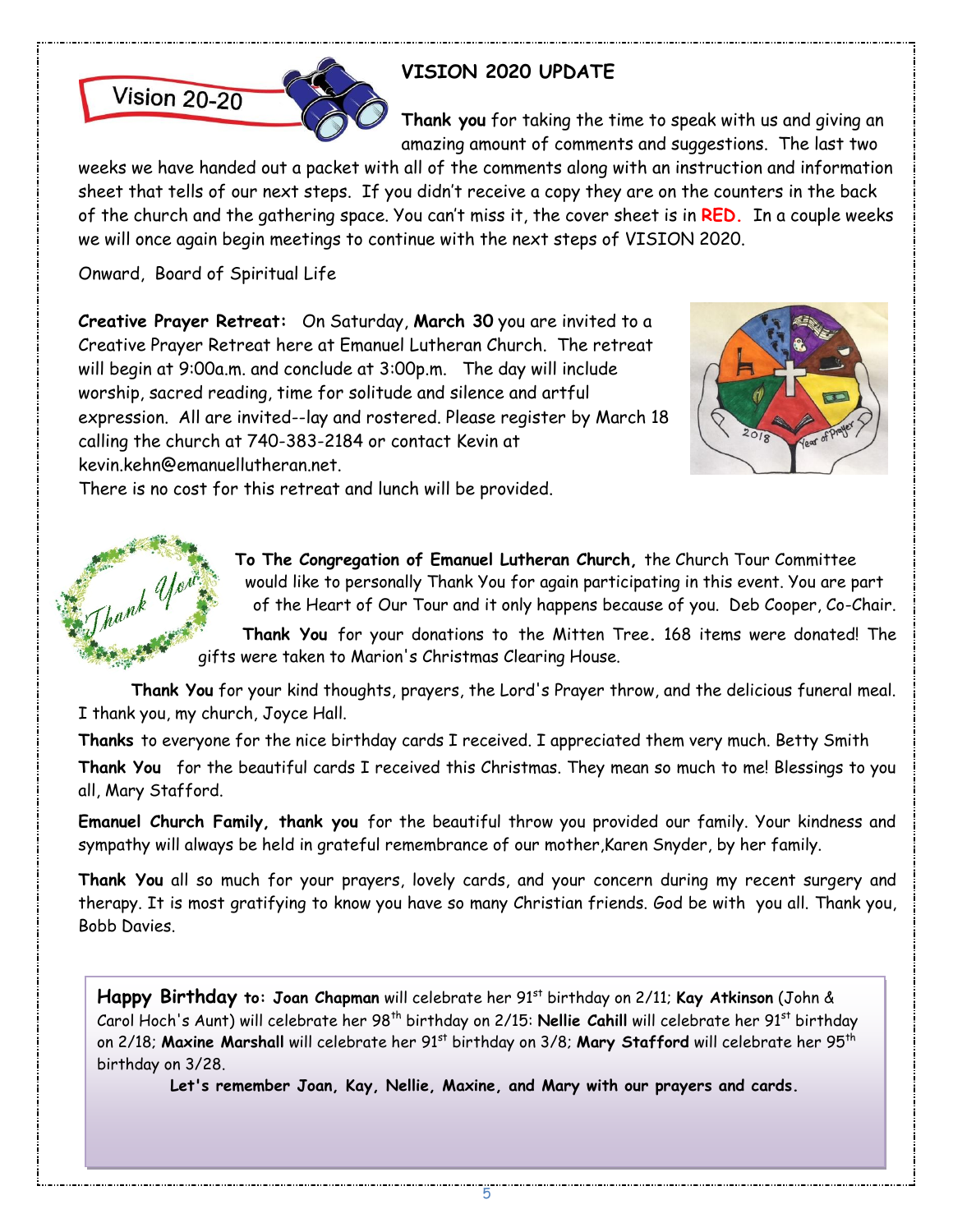Motes Chom the Office<br>\* If you would prefer to receive this newsletter via email just let us know by sending the office your

- email address. (darlene.schaadt@emanuellutheran.net)
- \*Help us update our membership records. Please send us your current phone number and email address.
- \* The office phone number is 740.383-2184.
- \* Emanuel's e-mail is: emanuel1@emanuellutheran.net

 **Did You Know????**

\* The Sunday bulletin and newsletter is on our Website along with other 'news' @

www.emanuellutheran.net

\* Have you seen our Facebook page? Check it out today. (@emanuellutheranchurch)

**We are here to serve you and share in God's ministry at Emanuel.**



**Easter Lily/Monetary Gift Form**

Please fill out the order form below to dedicate an **Easter Lily or Monetary Gift** in honor or in memory of someone near and dear to you.

Make checks payable to: *Emanuel Lutheran Church*. Payment must accompany orders. Bring or mail your order form to the church office.

The deadline is  $April 8$  to be recognized in the Easter Booklet.

Lilies may be picked up after the 10:30 Easter worship, April 21 or Monday April 22 by noon. Those left will be given to a shut-in.

 $Name$ 

Phone

**# of Plants** @ \$9.50each\_\_\_\_\_\_ enclosed \$\_\_\_\_\_\_\_\_ **(and/or)**

\_\_\_\_\_\_\_\_\_\_\_\_\_\_\_\_\_\_\_\_\_\_\_\_\_\_\_\_\_\_\_\_\_\_\_\_\_\_\_\_\_\_\_\_\_\_\_\_ \_\_\_\_\_\_\_\_\_\_\_\_\_\_\_\_\_\_\_\_\_\_\_\_\_\_\_\_\_\_\_\_\_\_\_\_\_\_\_\_\_\_\_\_\_\_\_\_ \_\_\_\_\_\_\_\_\_\_\_\_\_\_\_\_\_\_\_\_\_\_\_\_\_\_\_\_\_\_\_\_\_\_\_\_\_\_\_\_\_\_\_\_

\_\_\_\_\_\_\_\_\_\_\_\_\_\_\_\_\_\_\_\_\_\_\_\_\_\_\_\_\_\_\_\_\_\_\_\_\_\_\_\_\_\_\_\_ \_\_\_\_\_\_\_\_\_\_\_\_\_\_\_\_\_\_\_\_\_\_\_\_\_\_\_\_\_\_\_\_\_\_\_\_\_\_\_\_\_\_\_\_

**Monetary Gift** \$\_\_\_\_\_\_\_\_\_\_

To **The Community of the Community of Trunch** Fund

Given in memory of:

Given in honor of:



**High School Seniors** and current college students are encouraged to apply for the **Robert and Margaret Mather Scholarship Fund, Agnes Baldauf Scholarship Fund, and The Hollensen/Dennis Fund** if you plan to attend or are already attending an accredited ELCA college or you are pursuing a career in Christian ministry or social services. This scholarship is open to any young and confirmed Emanuel Lutheran Church member. Applications may be picked up at the church office. The application and other support information are due no later than Friday, **March 1, 2019** to the chairperson, Rae Andrews at 379 Brightwood Dr., Marion, OH 43302.

**Food Distribution @ Waldo:** A volunteer signup sheet is posted in the Gathering Space for the March 7 Fresh Food Distribution in the Barn @ All Occasions in Waldo. Donations needed for March are toilet paper, shampoo and conditioner. A basket is located in the Elevator Lobby for your donations.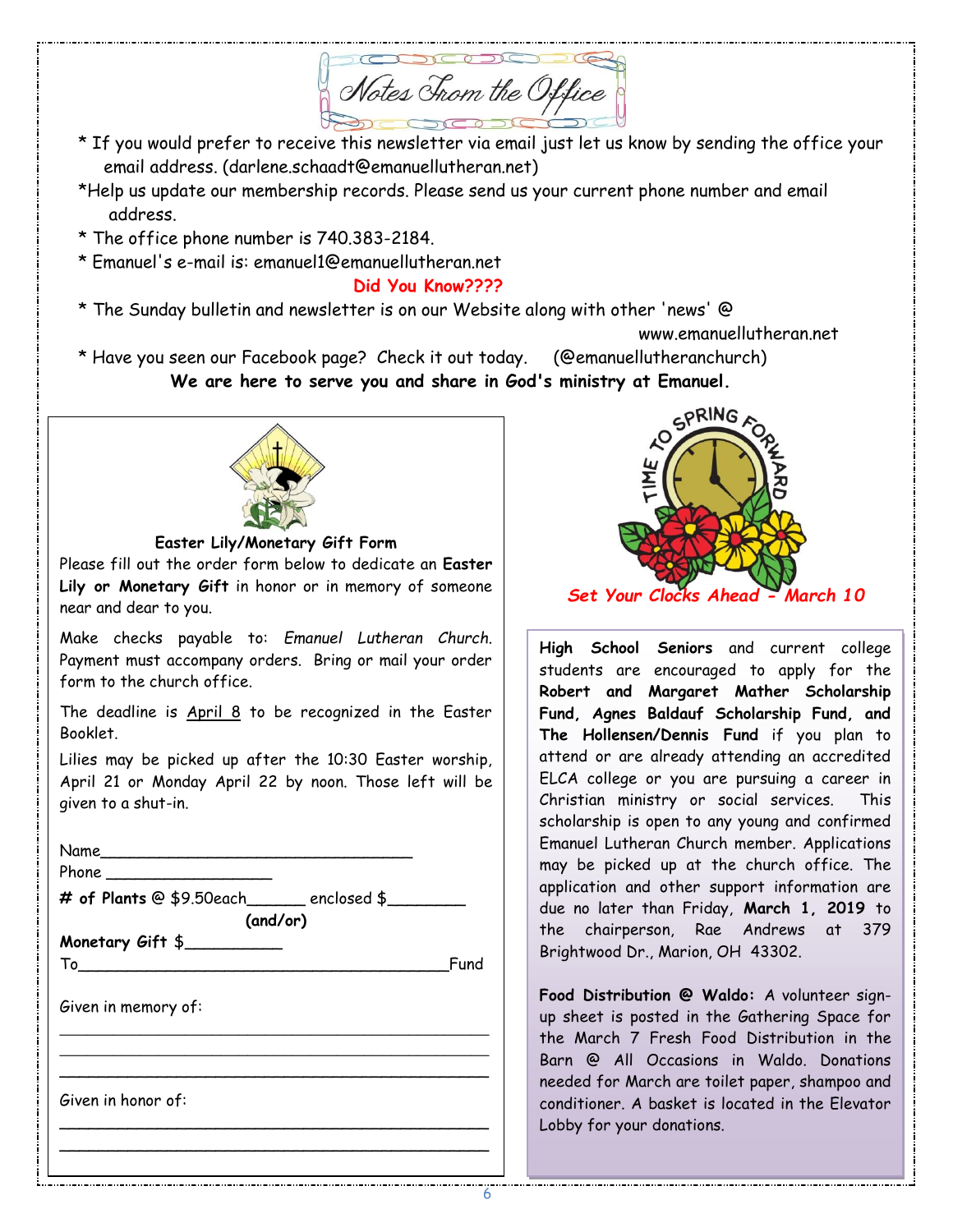**First Communion Instruction for youth will take place during the Wednesday Lenten meals beginning March 13 at 5:30p.m. Parents, if you would like your child to participate please let the office know so we will be sure to have enough materials available. We use materials that are appropriate for pre-K--K, grades 1-3 and grades 4-6. Materials are also provided for parents to use with their children at home. Communion instruction is also offered during confirmation class.**

## **First Communion Policy**

Realizing that admission to Holy Communion is by the invitation of the Lord, children of Emanuel are welcome to the table providing they and their parents have met with the Senior Pastor and it has been determined that the child has an understanding that the love of God is presented to us in the following ways;

- 1. God has created everything.
- 2. Jesus, the Son of God, sacrificed his life on the cross for our sins.
- 3. Jesus rose from the dead on Easter earning for us eternal life with God.
- 4. The Holy Spirit continues to sustain us.
- 5. We receive nourishment by receiving the body and blood of Jesus Christ in the bread and wine of Holy Communion.

In order for the Senior Pastor to determine that the child understands the significance of Holy Communion the parents and child need to attend a workshop in which the sacrament will be discussed at various depths. Sunday School staff may also be consulted in regards to the child's readiness for the sacrament. Parents and children will be encouraged to continue discussion about Holy Communion and follow-up workshops will be scheduled yearly.

\*\*It will be the responsibility of the ministerial staff and the Board of Education to see that the instruction and evaluation occurs.



**2019 Confirmation Schedule--meeting on Sundays 9:15a.m.- 10:15a.m.** Updated 2/10/2019 February 10, 17, 24; March 10, 31; April 7; May 5; May 12

April 12-14 **Confirmation Class Retreat** at LMC--more information about this later.

- June 2 After the 10:30 service a short practice for confirmation
- June 9 **Confirmation** at the 10:30a.m. worship service for the five second year students the five first year students will assist with the service